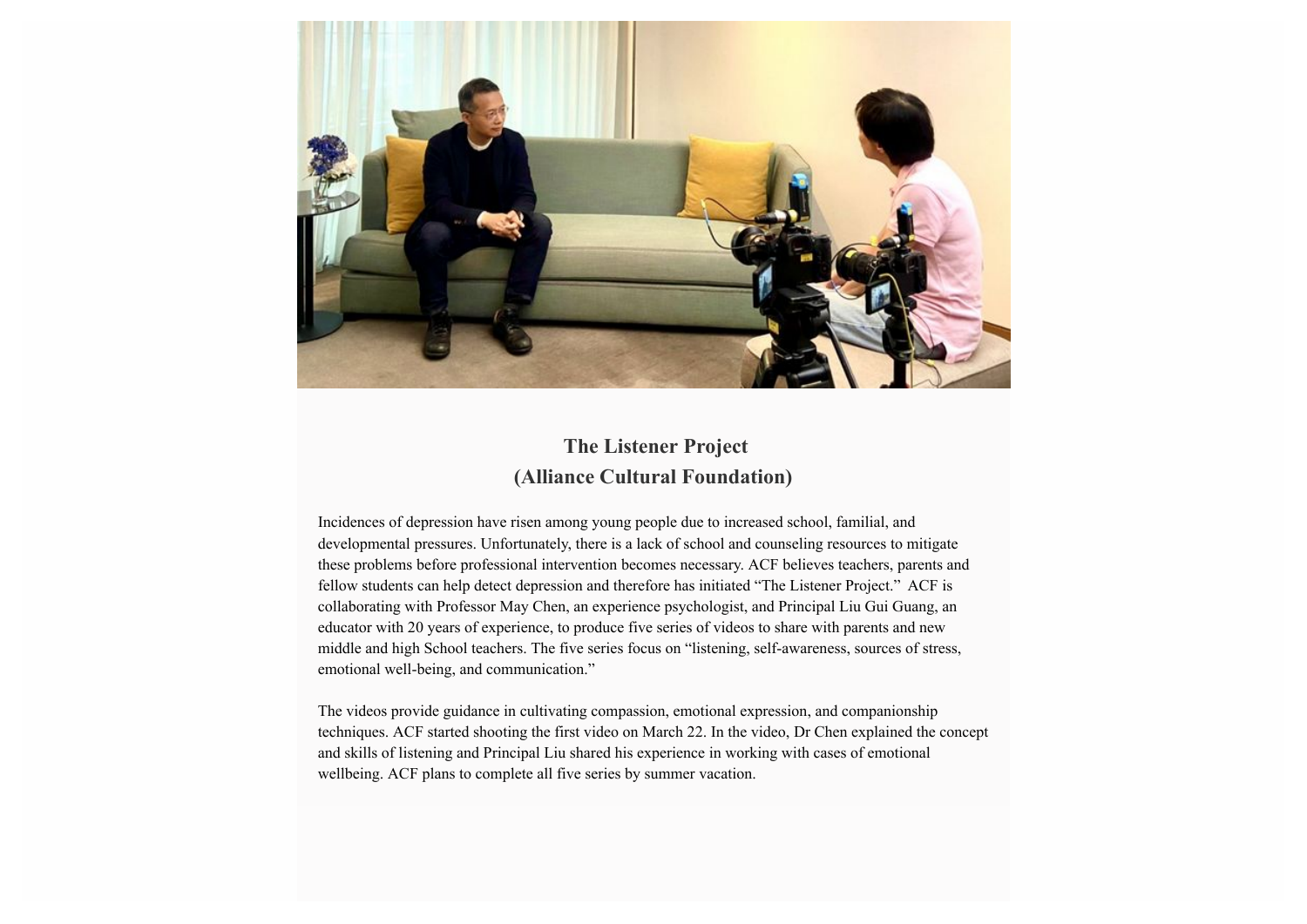

## **Art and Creativity Camp Recruiting Campers (ACF and Guo Shi Cultural and Education Foundation)**

The 2021 Art and Creativity Camp will take place in the summer of 2021. The theme will be "I am angry." The "I" can be defined as "a person", "a non-human", "the earth" or "the universe." "Angry" can be in the present tense or past tense. Everyone expresses and feels anger differently. Is there a safe way to express anger?

The camp will be 8 days/7 nights. Through storytelling, physical expressions, music, and outdoor activities, campers will learn to understand art and creativity and demonstrate that understanding by leading fellow campers to create.

Eligible Camper: all Taiwan high school students (Huatung students will have guaranteed spots.)

[Online Registration](https://reurl.cc/WEy0a7) Deadline: May 31, 2021

Camp Date and Place: July 31 to August 7, 2021. Taitung Junyi School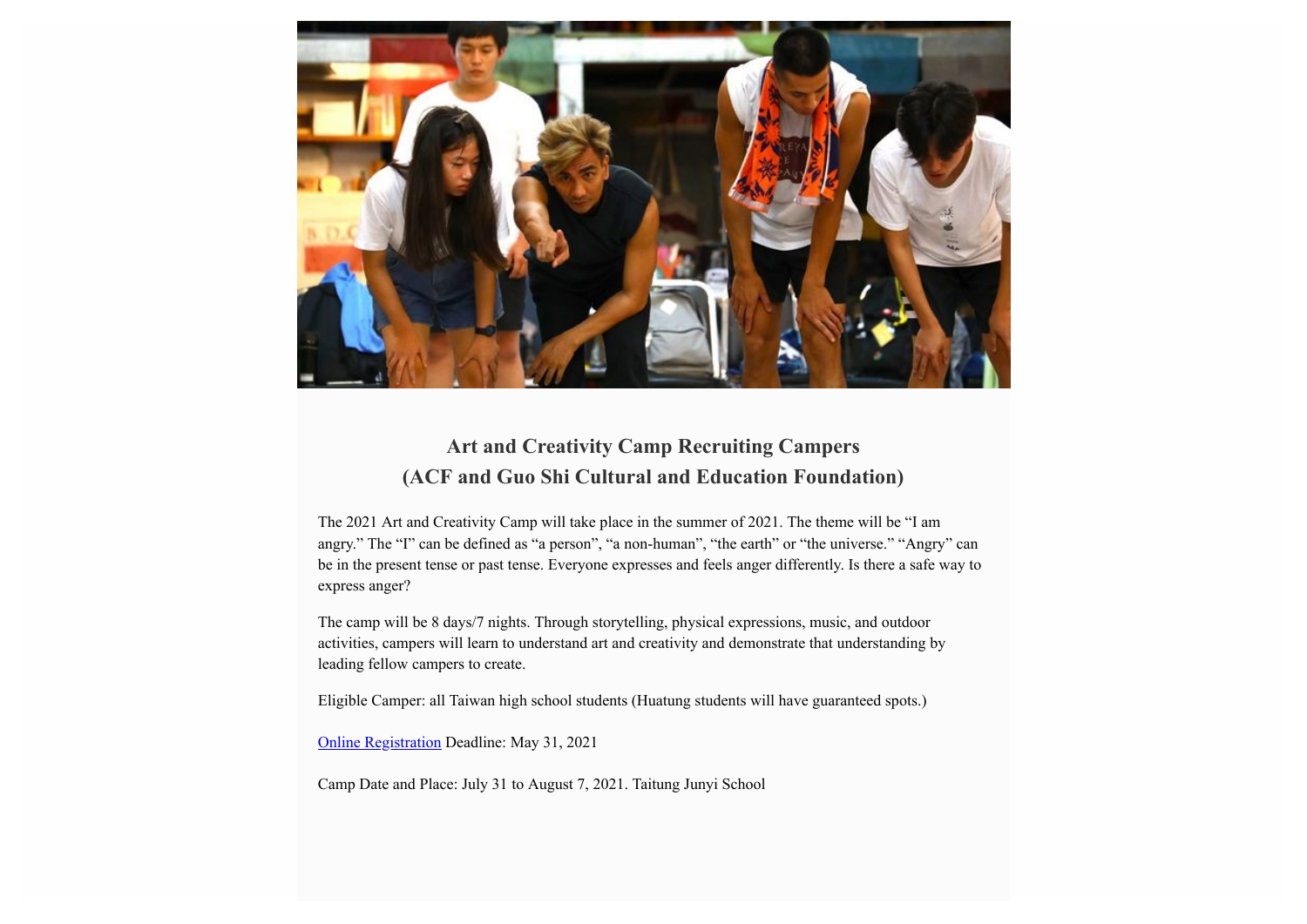

## **An Eye for Art (Junyi School of Innovation)**

Junyi High School's Contemporary Art curriculum aims to inspire students to venture into different realms of their imagination. This semester, renowned photographers John Tao and Wilson Sun have been invited to teach photography, focusing on thematic integration and stylistic expressions rather than photography technique.

Guided by Mr. Tao and Mr. Sun, even beginner photography students have found their personal style through trial and error. School life at Junyi came alive with color and personal expressions as a result of these student explorations.